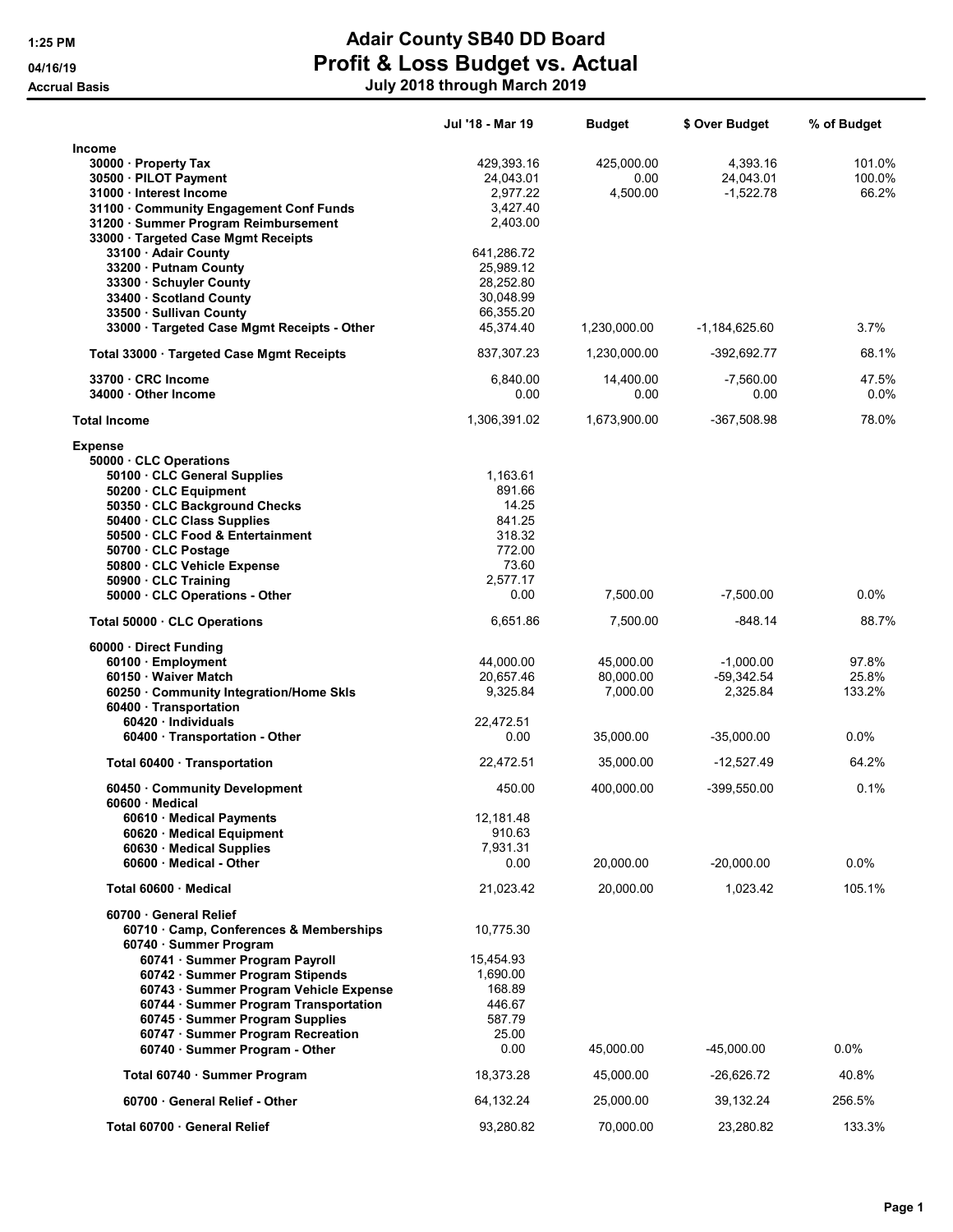## 1:25 PM **Adair County SB40 DD Board** 04/16/19 **Profit & Loss Budget vs. Actual** Accrual Basis July 2018 through March 2019

|                                                                                                                                                                                                                                               | Jul '18 - Mar 19                                                               | <b>Budget</b>                   | \$ Over Budget                          | % of Budget              |
|-----------------------------------------------------------------------------------------------------------------------------------------------------------------------------------------------------------------------------------------------|--------------------------------------------------------------------------------|---------------------------------|-----------------------------------------|--------------------------|
| 60800 · Temporary Residential Supports                                                                                                                                                                                                        | 2,671.57                                                                       | 3,000.00                        | $-328.43$                               | 89.1%                    |
| Total 60000 · Direct Funding                                                                                                                                                                                                                  | 213,881.62                                                                     | 660,000.00                      | -446,118.38                             | 32.4%                    |
| 60950 CRC Expense<br>61000 · Funding to Other Counties<br>61100 · Funding to Putnam County<br>61200 Funding to Schuyler County<br>61300 Funding to Scotland County<br>61400 · Funding to Sullivan County                                      | 4,680.00<br>1,390.88<br>3,783.26<br>2,973.88<br>6,076.41                       | 14,400.00                       | $-9,720.00$                             | 32.5%                    |
| 61000 · Funding to Other Counties - Other                                                                                                                                                                                                     | 0.00                                                                           | 35,000.00                       | $-35,000.00$                            | 0.0%                     |
| Total 61000 · Funding to Other Counties                                                                                                                                                                                                       | 14,224.43                                                                      | 35,000.00                       | $-20,775.57$                            | 40.6%                    |
| 80000 · Programming - Indirect<br>80500 Accreditation<br>81000 · Board Expense<br>82000 Governmental Relations<br>83000 Conferences/Workshops<br>83300 · Conferences/Workshops-General                                                        | 760.00<br>605.37<br>0.00<br>3,488.09                                           | 10,000.00<br>2,000.00<br>500.00 | $-9,240.00$<br>$-1,394.63$<br>$-500.00$ | 7.6%<br>30.3%<br>$0.0\%$ |
| 83310 Community Engagement Conference<br>83000 · Conferences/Workshops - Other                                                                                                                                                                | 2,237.32<br>0.00                                                               | 5,000.00                        | $-5,000.00$                             | $0.0\%$                  |
| Total 83000 · Conferences/Workshops                                                                                                                                                                                                           | 5,725.41                                                                       | 5,000.00                        | 725.41                                  | 114.5%                   |
| 83500 · Depreciation Expense                                                                                                                                                                                                                  | 0.00                                                                           | 65,000.00                       | $-65,000.00$                            | 0.0%                     |
| 84000 Dues and Memberships<br>85000 · Employee Travel<br>70400 · TCM Admin Mileage<br>71150 · TCM Adair Mileage<br>72150 · TCM Putnam Mileage<br>73150 · TCM Schuyler Mileage<br>74150 · TCM Scotland Mileage<br>75150 · TCM Sullivan Mileage | 2,887.45<br>1,952.48<br>6,587.11<br>1,300.41<br>1,857.33<br>960.15<br>2,875.80 | 3,500.00                        | $-612.55$                               | 82.5%                    |
| 85000 · Employee Travel - Other                                                                                                                                                                                                               | 2,347.86                                                                       | 30,000.00                       | $-27,652.14$                            | 7.8%                     |
| Total 85000 · Employee Travel<br>86000 Insurance<br>86100 Directors & Officers<br>86500 · Workers' Compensation<br>86000 Insurance - Other                                                                                                    | 17,881.14<br>441.00<br>8,034.00<br>0.00                                        | 30,000.00<br>26,000.00          | $-12,118.86$<br>$-26,000.00$            | 59.6%<br>$0.0\%$         |
| Total 86000 · Insurance                                                                                                                                                                                                                       | 8,475.00                                                                       | 26,000.00                       | $-17,525.00$                            | 32.6%                    |
| 87000 Office Expenses<br>87100 Office Supplies<br>87110 Office Supplies-Country Club<br>87120 · Office Supplies-McPherson<br>87100 · Office Supplies - Other                                                                                  | 919.83<br>6,042.24<br>0.00                                                     | 7,500.00                        | $-7,500.00$                             | 0.0%                     |
| Total 87100 · Office Supplies                                                                                                                                                                                                                 | 6,962.07                                                                       | 7,500.00                        | $-537.93$                               | 92.8%                    |
| 87200 · Postage<br>87210 · Postage-General<br>87220 · Postage-TCM<br>87200 · Postage - Other                                                                                                                                                  | 724.65<br>663.04<br>0.00                                                       | 2,500.00                        | $-2,500.00$                             | $0.0\%$                  |
| Total 87200 · Postage                                                                                                                                                                                                                         | 1,387.69                                                                       | 2,500.00                        | $-1,112.31$                             | 55.5%                    |
| 87300 Advertising/Marketing<br>87320 · Advertising-McPherson<br>87300 · Advertising/Marketing - Other                                                                                                                                         | 111.14<br>1,866.71                                                             | 3,000.00                        | -1,133.29                               | 62.2%                    |
| Total 87300 · Advertising/Marketing                                                                                                                                                                                                           | 1,977.85                                                                       | 3,000.00                        | $-1,022.15$                             | 65.9%                    |
| 87400 Copier<br>87420 · Copier-McPherson<br>87400 Copier - Other                                                                                                                                                                              | 3,001.65<br>0.00                                                               | 2,500.00                        | $-2,500.00$                             | $0.0\%$                  |
| Total 87400 · Copier                                                                                                                                                                                                                          | 3,001.65                                                                       | 2,500.00                        | 501.65                                  | 120.1%                   |
| 87450 · Employee Retention/Appreciation                                                                                                                                                                                                       | 1,940.88                                                                       | 3,000.00                        | $-1,059.12$                             | 64.7%                    |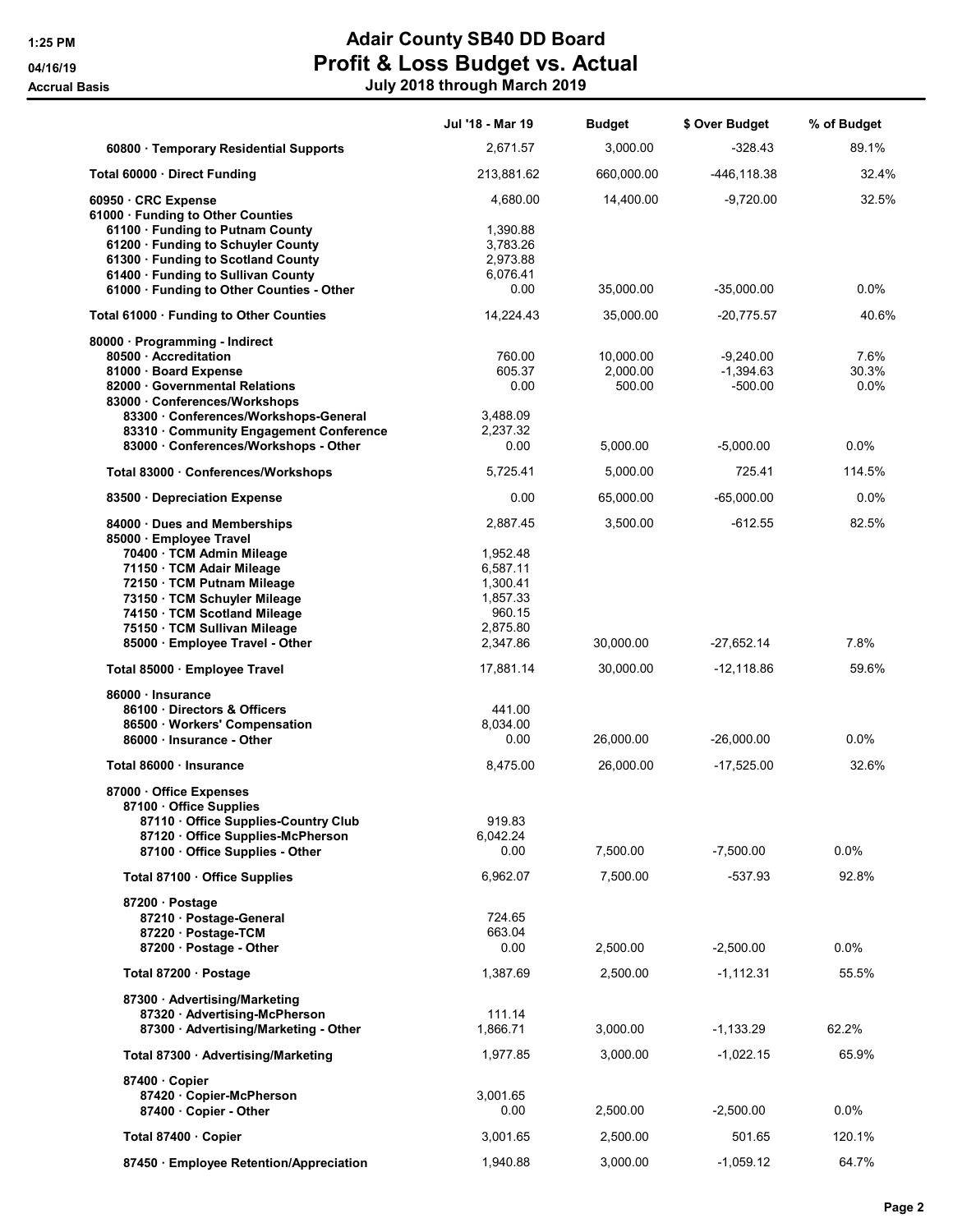## 1:25 PM **Adair County SB40 DD Board** 04/16/19 **Profit & Loss Budget vs. Actual** Accrual Basis July 2018 through March 2019

|                                                              | Jul '18 - Mar 19        | <b>Budget</b>        | \$ Over Budget       | % of Budget    |
|--------------------------------------------------------------|-------------------------|----------------------|----------------------|----------------|
| 87700 · Building Maintenance                                 |                         |                      |                      |                |
| 87710 Janitorial<br>87711 · Janitorial-Country Club          | 3.336.35                |                      |                      |                |
| 87712 Janitorial-McPherson                                   | 4,799.47                |                      |                      |                |
| Total 87710 Janitorial                                       | 8,135.82                |                      |                      |                |
| 87720 · Lawn Care                                            |                         |                      |                      |                |
| 87721 · Lawn Care-Country Club                               | 675.00                  |                      |                      |                |
| 87722 · Lawn Care-McPherson                                  | 150.00                  |                      |                      |                |
| Total 87720 Lawn Care                                        | 825.00                  |                      |                      |                |
| 87730 · Snow Removal                                         |                         |                      |                      |                |
| 87731 · Snow Removal-Country Club                            | 1,170.50                |                      |                      |                |
| 87732 · Snow Removal-McPherson                               | 1,574.50                |                      |                      |                |
| Total 87730 · Snow Removal                                   | 2,745.00                |                      |                      |                |
| 87700 · Building Maintenance - Other                         | 0.00                    | 25,000.00            | $-25,000.00$         | $0.0\%$        |
| Total 87700 · Building Maintenance                           | 11,705.82               | 25,000.00            | $-13,294.18$         | 46.8%          |
| 87800 · Software & Technology                                |                         |                      |                      |                |
| 87820 · Soft & Tech-McPherson                                | 556.53                  |                      |                      |                |
| 87800 · Software & Technology - Other                        | 38,532.50               | 55,000.00            | $-16,467.50$         | 70.1%          |
| Total 87800 · Software & Technology                          | 39,089.03               | 55,000.00            | $-15.910.97$         | 71.1%          |
| 87000 · Office Expenses - Other                              | 0.00                    | 0.00                 | 0.00                 | $0.0\%$        |
| Total 87000 · Office Expenses                                | 66,064.99               | 98,500.00            | $-32,435.01$         | 67.1%          |
| 87500 Personnel                                              |                         |                      |                      |                |
| 51000 CLC Personnel                                          |                         |                      |                      |                |
| 51100 · CLC Center Salary Expense                            | 50,453.28               |                      |                      |                |
| Total 51000 · CLC Personnel                                  | 50,453.28               |                      |                      |                |
| 66000 · Payroll Expenses                                     |                         |                      |                      |                |
| 66500 · Salary Sick                                          | 19,771.36               |                      |                      |                |
| 66700 · Salary Vacation<br>66000 · Payroll Expenses - Other  | 23,236.10<br>55,202.87  |                      |                      |                |
| Total 66000 · Payroll Expenses                               | 98,210.33               |                      |                      |                |
|                                                              |                         |                      |                      |                |
| 70300 · TCM Admin Salary<br>71110 · TCM Adair Salary Expense | 91,690.19<br>237,561.01 |                      |                      |                |
| 71115 · TCM Adair Overtime                                   | 661.91                  |                      |                      |                |
| 72110 · TCM Putnam Salary Expense                            | 14,175.87               |                      |                      |                |
| 73110 · TCM Schuyler Salary Expense                          | 25,134.31               |                      |                      |                |
| 74110 · TCM Scotland Salary Expense                          | 9,803.82                |                      |                      |                |
| 75110 · TCM Sullivan Salary Expense                          | 37,259.64               |                      |                      |                |
| 87510 · Salary Expense                                       | 87,714.94               |                      |                      |                |
| 87540 · Employee Benefits                                    | 187,478.12              |                      |                      |                |
| 87550 · Unemployment Tax<br>87500 · Personnel - Other        | 454.01<br>0.00          | 1,169,631.33         | $-1,169,631.33$      | $0.0\%$        |
|                                                              |                         |                      |                      |                |
| Total 87500 · Personnel                                      | 840,597.43              | 1,169,631.33         | $-329,033.90$        | 71.9%          |
| 88000 · Professional Services                                |                         |                      |                      |                |
| 88050 · Accounting                                           | 2,085.00                | 3,500.00             | $-1,415.00$          | 59.6%          |
| 88100 Audit<br>88200 · Legal Services                        | 3,850.00<br>100.00      | 3,800.00<br>2,000.00 | 50.00<br>$-1,900.00$ | 101.3%<br>5.0% |
| 88300 · Consulting                                           | 3,975.98                | 1,000.00             | 2,975.98             | 397.6%         |
| 88000 · Professional Services - Other                        | 0.00                    | 0.00                 | 0.00                 | $0.0\%$        |
| Total 88000 · Professional Services                          | 10,010.98               | 10,300.00            | $-289.02$            | 97.2%          |
| 88500 Training                                               |                         |                      |                      |                |
| 76000 · TCM Training                                         | 2,749.60                |                      |                      |                |
| 88500 · Training - Other                                     | 8,336.79                | 15,000.00            | -6,663.21            | 55.6%          |
| Total 88500 · Training                                       | 11,086.39               | 15,000.00            | $-3,913.61$          | 73.9%          |
|                                                              |                         |                      |                      |                |